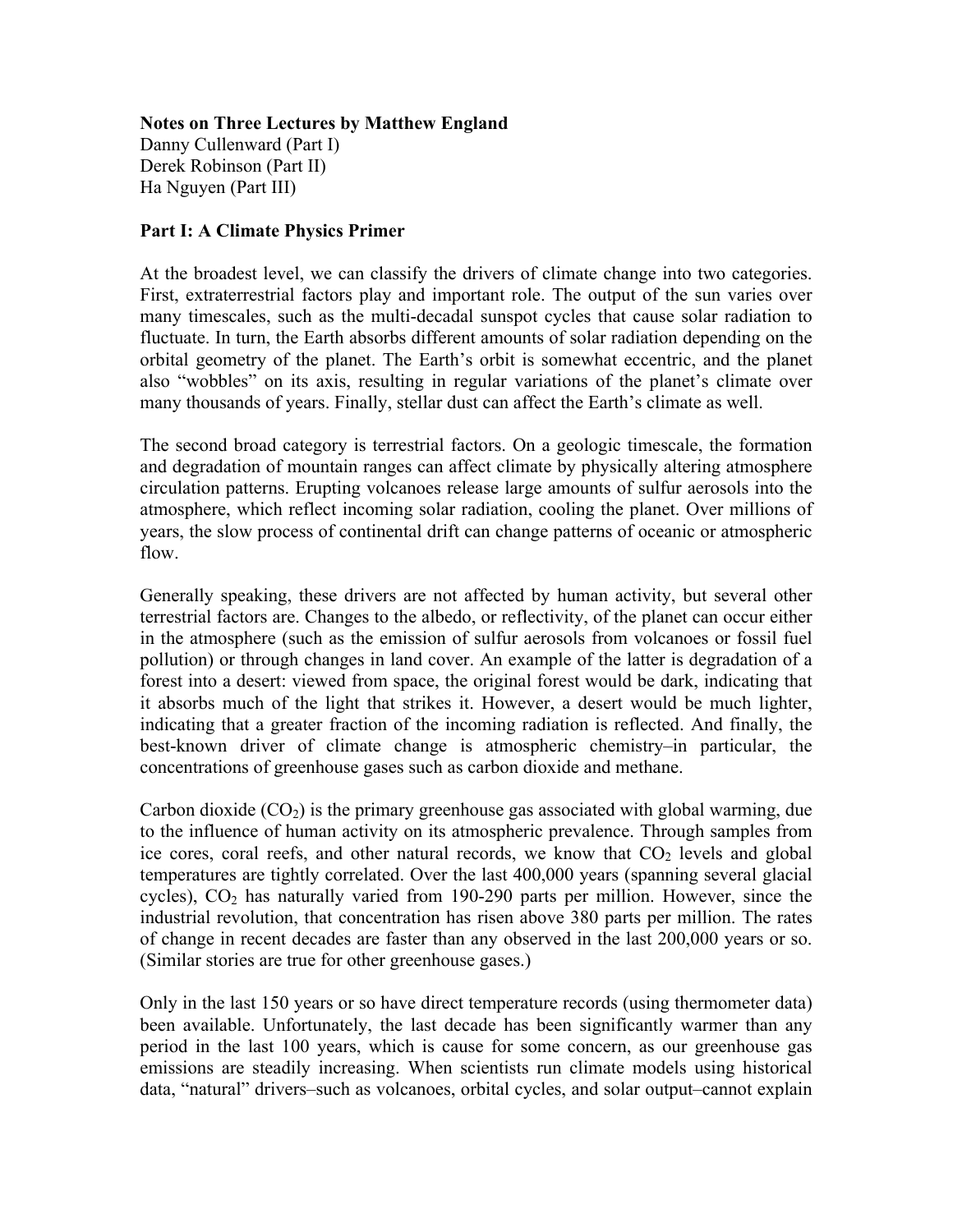recent observed temperature trends. These trends can only be reproduced when the models are given  $CO<sub>2</sub>$  emissions from human activity on top of the natural variability.<sup>1</sup>

When scientists speak about global warming or warming trends, they are referring to statistical patterns over several decades or centuries. It is important to take a long-term view, as global weather can change rapidly from year-to-year. What is important is not the relationship between one year and its predecessor, but the trend over many years. Indeed, the temperature record over the last 150, 100, and 50 years conclusively shows that the planet is steadily warming, though individual years or regions may experience cooler conditions. The most recent years have been the warmest, and in particular, the last decade has been extremely hot by historical standards. $^{2}$ 

Although many factors influence the temperature of the planet, scientists are able to use computer models to reproduce historical observations. These models show a clear role for greenhouse gases to alter the climate, particularly if we continue emitting them at increasing rates. But warming isn't the only concern. Changes in precipitation patterns are likely to ensue as well. The historical record is more complicated with precipitation trends than with warming trends, but in general, scientists expect wetter areas to get wetter, and drier areas to get drier.

Turning to the crysophere–the world's ice and snow–the story is even grimmer. Significant and rapid change is underway in both the Antarctic and Arctic regions. In the Antarctic, the Larsson-B ice shelf collapsed quite suddenly in 2002, encompassing an area of 5,000 km<sup>2</sup>. Although this did not affect sea levels–sea ice floats–it suggests that the continental West Antarctic ice sheet is at greater risk than was previously thought. If this sheet melted entirely, it would raise the sea levels by 15 m. This is unlikely to occur in the immediate future, but even spread over decades, the impacts would be immense. The Eastern ice sheet, which is more protected from a warming climate, contains almost 70 m of sea level rise if it were to melt.

In the Arctic, the Greenland ice sheet is even more worrisome. Many scientists believe the question of melting is not a matter of "if", but "when". If the full sheet melts, it would add 5-6 m of sea level rise. In addition, since the Greenland ice sheet is replenished from snowfall in the center of the formation, it could be a permanent transition. If the ice sheet

<sup>&</sup>lt;sup>1</sup> We know that much of the  $CO<sub>2</sub>$  in the atmosphere comes from fossil fuels through carbon dating. Living creatures uptake  $C^{14}$ , an isotope of carbon that has a half-life of about 5,000 years. Fossil fuels contain biological material that is typically millions of years old, so it has very little  $C^{14}$ . If the  $CO_2$  in the atmosphere was from natural sources, we would expect higher levels of  $C^{14}$ , but in fact we observe the opposite.

 $2$  Warming has been isolated to the stratosphere, the lower part of the atmosphere that ranges from the surface to a few kilometers high. In contrast, the upper atmosphere (the stratosphere) has been cooling, due both to the destruction of ozone (which absorbs ultraviolet rays and releases them as infrared radiation, heating the upper atmosphere) and the greenhouse gases in the troposphere that trap heat from the surface from reaching the stratosphere.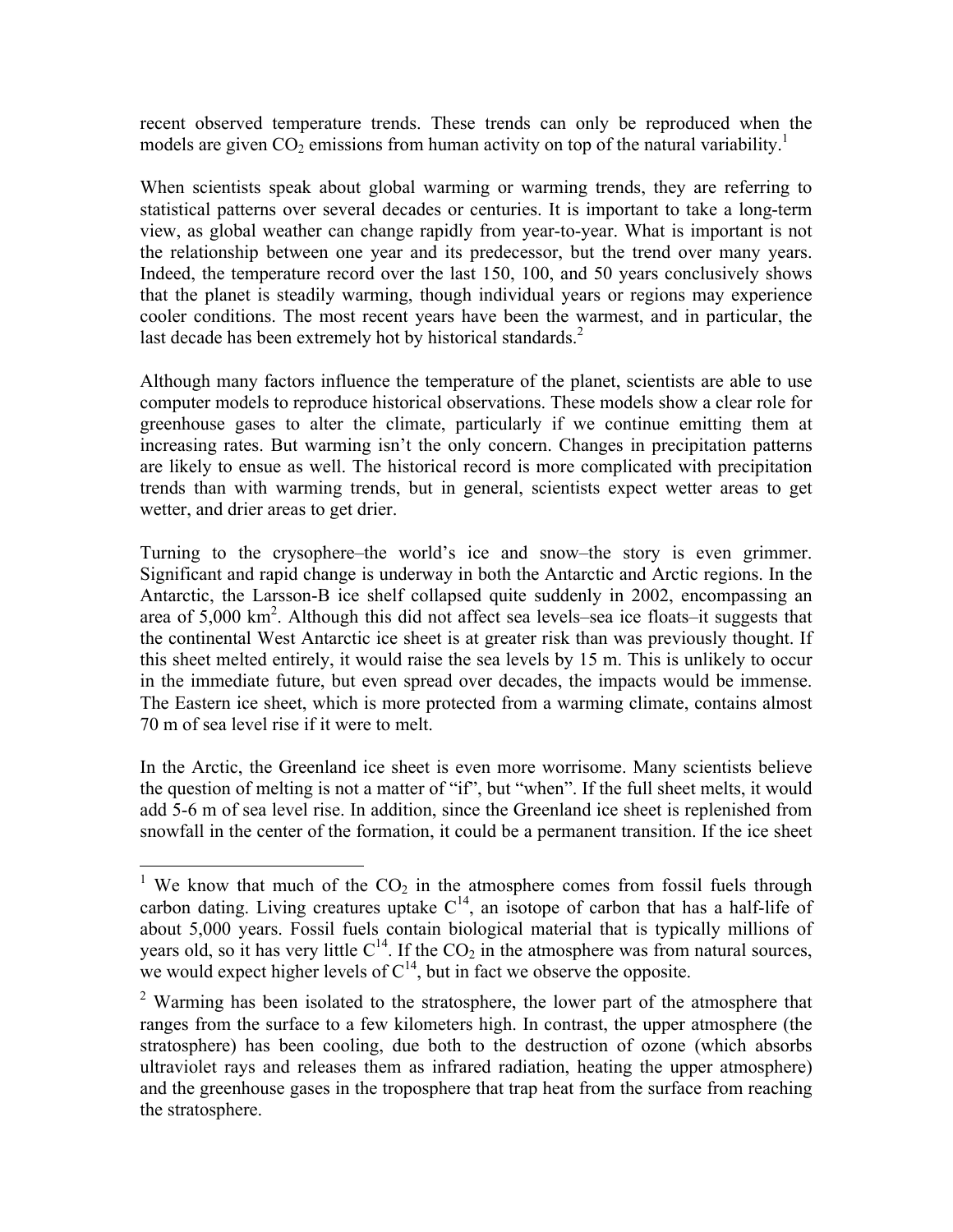melts too much, the elevation will fall, and the precipitation will come as rain, not snow, leading to the dissolution of the ice sheet. Unfortunately, none of the models used to assess ice sheets are able to reproduce the melting rates observed in the last few years. That is, the ice sheets are melting faster than our models can predict, suggesting that the models are too optimistic with respect to projections for melting and sea level rise.

Although the global climate has seen substantial changes in the past century, few can be explained through known modes of natural vulnerability. Only by accounting for the significant role of human activity–particularly the emission of greenhouse gases–can scientists account for the observed changes. Air temperature, rainfall, oceanic properties, ice sheets, sea level, and storm trends have all been affected. Looking to the future, these changes will likely accelerate unless humanity takes aggressive action to reduce its greenhouse gas emissions.

## **Part II: The Ocean's Role In Climate and Climate Change**

### 1. The ocean's role in the Earth's climate system

Oceans play a critical role in determining the climate of the Earth. Covering roughly 70% of the Earth's surface and extending in depths greater than 5000 meters, the capacity for the oceans to absorb and release solar radiation is profound. Unlike its terrestrial counterpart, which is typically able to store solar energy to a shallow depth of 1 meter, oceans can absorb solar radiation up to  $\sim$ 1000 meters in depth. While their ability to store energy is partly facilitated by surface water mixing, the density and temperature differentials in ocean surface waters, along with wind patterns, create ocean currents that create downwelling of warm water in some locations and upwelling of cool water near Antarctica. Effectively these surface and deepwater currents transport stored solar energy throughout the Earth's oceans, and correspondingly influence local weather systems and global climate.

The degree to which we can observe climate alteration by oceans is best illustrated by the annual range of monthly mean temperatures in locations in proximity to oceans versus those found in the terrestrial interior. Continental areas have large differences between average winter daily temperatures and average summer daily temperatures (up to 20-25 degrees C), whereas more coastal locations have less variation (a range of about 8 degrees C). Oceans essentially buffer coastal climates. Oceanic currents can also shift regional climates. For example, the Gulf stream that travels up the east coast of North America transports warm equatorial water north towards the east coast of Iceland. As the warm water evaporates it is transported eastward by the prevailing Westerlies (strong winds), which leads to an increase in air temperatures across Scandinavia and parts of Western Europe. These effects influence the livelihoods and even energy consumption of the local populations, who face a milder climate than what would otherwise be present without today's ocean currents.

Oceans themselves are greatly affected by salinity gradients. The evaporation of warm water traveling north as part of the North Atlantic current has a relatively low salinity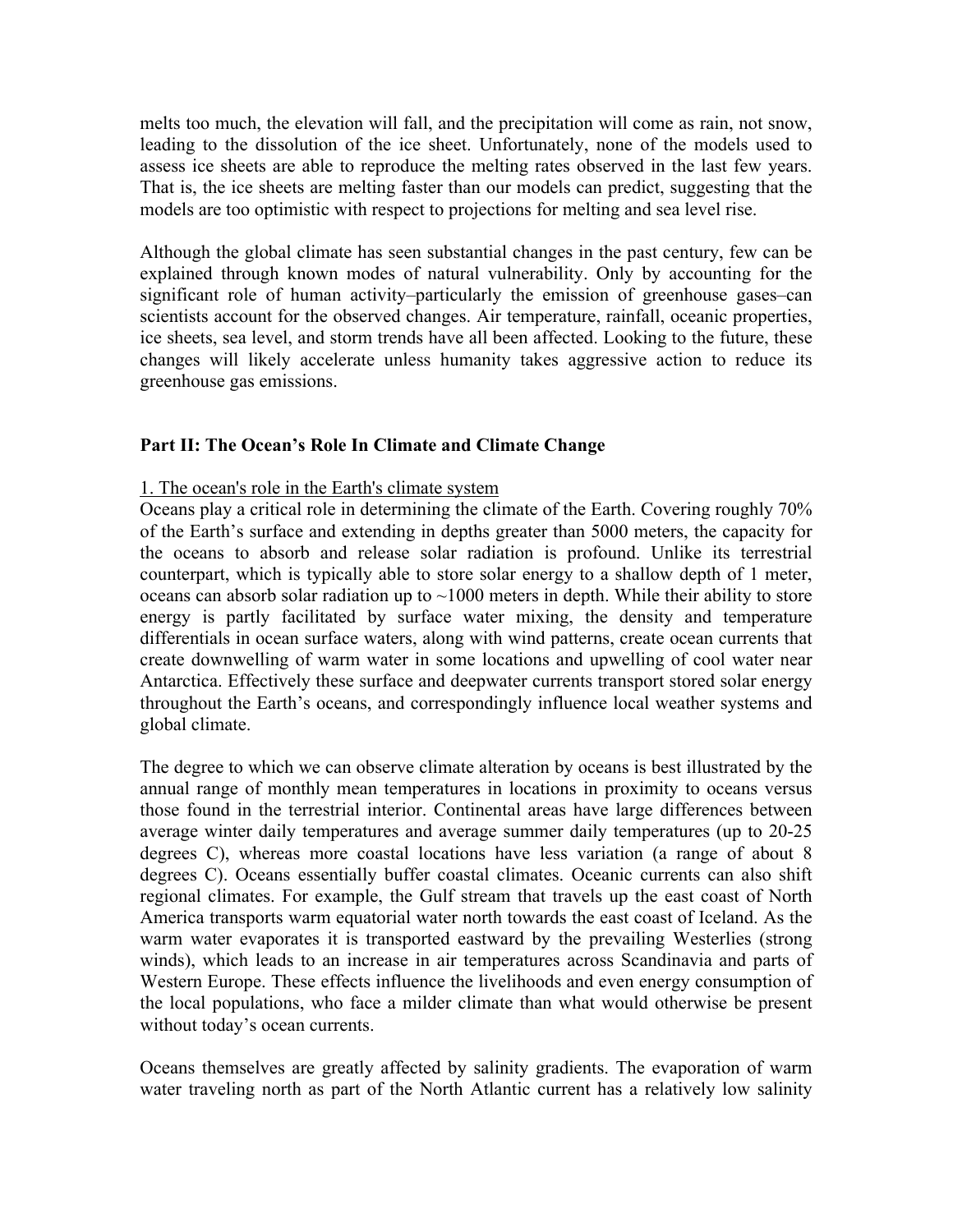(~34 parts per thousand). As the water travels between Iceland and the United Kingdom it begins to evaporate, which increases the salinity  $(\sim]37$  parts per thousand) and creates a density gradient that causes a downwelling of the newly cooled and denser ocean waters. This downwelling acts in part to pull warm and less dense surface water into that area as it begins its travel toward Antarctica. The movement of warm surface water up the eastern coast of North America is driven by Easterlies near the equator. New cool surface water travels down the west coast of Europe and Africa to replace the warm waters travelling west near the equator and complete the North Atlantic gyre. Gyres are found throughout the oceans of the Earth and typically correspond in latitude to global wind patterns (e.g. Hadley or tropical, mid-latitude, and polar cells). The duration for water to completely circulate a gyre is on the order of decades (sometimes 10-15 yrs). In contrast the vertical ocean changes based on the thermohaline as discussed above may take 1000's of years to complete a cycle. [[Maybe add a picture from the lecture to illustrate this paragraph?–Danny]]

Several factors could contribute to altering the North Atlantic current and therefore global climate. One possibility is that increasing temperature alters the ocean's density through thermal expansion and causes a shift in the North Atlantic current. A second possibility is the slowing or shifting of the North Atlantic current due to a change in salinity. If the Greenland ice sheets were to melt, due to global warming, the waters entering the ocean would decrease ocean salinity and therefore slow down, shift the location south, and possibly halt the North Atlantic current. Rahmstorf and Ganopolski (1999) used a climate model to show that such an alteration of the North Atlantic current would lead to cooling in northern latitudes and create a full blown ice age . Furthermore, in the case of a complete shutdown of the current, the ocean may reorganize itself and not reestablish the North Atlantic Deep Water (NADP) current.

At the other end of the earth, warm water traveling from the equator toward the South Pole is diverted east and back towards the equator before reaching the Antarctic. Blocked by the Antarctic circumpolar current, this current protects the Antarctic ice sheet from the possibility of thawing. However, this wasn't always the case: approximately 35 million years ago the tip of South America was connected to Antarctica. This connection directed warm ocean currents further south puncturing into the protective circumpolar current, which caused a thawing of the ice sheets that subsequently reduced the albedo and altered the climate of the region significantly. Now the gap that exists between South America and Antarctica–the Drake Passage–is the narrowest point of the Southern ocean.

#### 2. The ocean's capacity to modulate climate change

The relatively low thermal capacitance of land surfaces renders land unable to buffer the greenhouse effect. This is evidenced by a simple comparison of the temperature of sand at the top of a soil profile in the desert versus that the temperature if one was to dig down a meter. It would be much more comfortable to stand on the soil found one meter below the ground than to stand on top of the soil profile. In contrast, the ocean offers a large capacity to buffer climate change. Ocean temperatures remain relatively constant for depths of ~50 m and subsequent water temperature changes are only slight and change in smooth transitions with increasing depth up to 1000 m.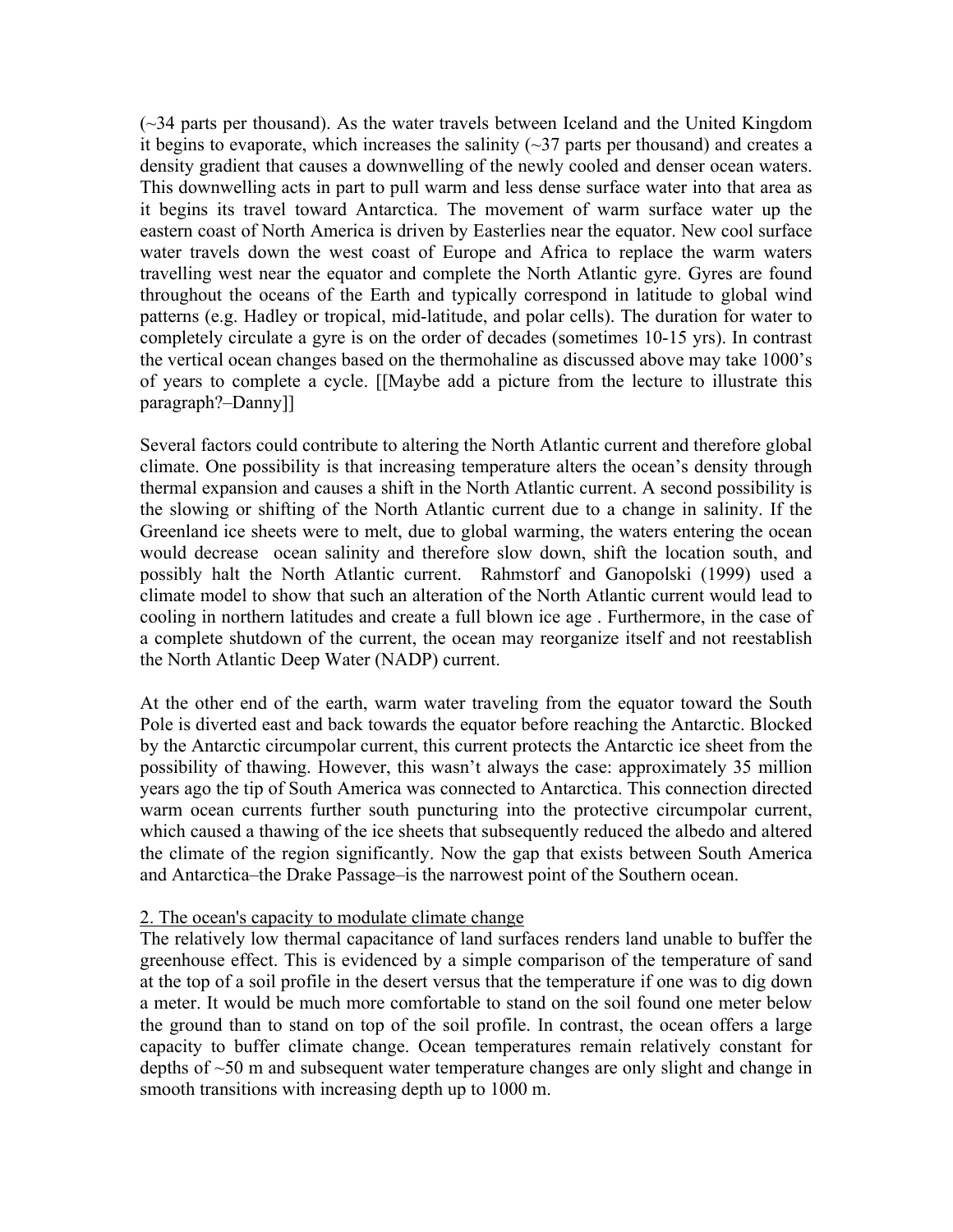In addition to modulating climate as a heat storage and transfer mechanism, oceans act as a carbon sink. The ocean absorbs  $CO<sub>2</sub>$  through two processes, which are termed the solubility pump and the biological pump. The solubility pump describes the oceans' capacity to absorb  $CO<sub>2</sub>$  through diffusion from the atmosphere into the oceans through mixing at the surface boundary layer. The rate of solubility of  $CO<sub>2</sub>$  into the ocean has an inverse relationship with air temperature, so that with cooler temperatures there is a greater ability for  $CO<sub>2</sub>$  to dissolve into the oceans. As atmospheric  $CO<sub>2</sub>$  increases, more  $CO<sub>2</sub>$  can be dissolved in the oceans, increasing the acidity of the ocean, which significantly alters ocean ecosystems. The solubility pump is further enhanced by the downwelling of  $CO<sub>2</sub>$  rich ocean waters, which are able to store carbon for 1000s of years.

A second mechanism, known as the biological pump, also facilitates the oceans ability to moderate climate change. Algae and other biotic organisms metabolize  $CO<sub>2</sub>$  and incorporate it into the food chain of the ocean. The fecal matter of these organisms and in some cases their bodies, upon death, precipitate down to the bottom of the ocean to create a pool of carbon. It is estimated that this biological pump sequesters approximately one third of anthropogenic emissions in the ocean. While some have experimented with enhancing the biological pump through iron fertilization, it is not known if the biological pump naturally increases with increased atmospheric  $CO<sub>2</sub>$ .

### 3. The ocean's capacity to bite back

While the oceans have a tremendous capacity to moderate global climate change they also have the capacity to disrupt our systems. With warmer ocean temperatures the intensity of precipitation events, hurricanes, and cyclones increase. The warming of the ocean also alters its density and creates thermal expansion of ocean waters. It has been estimated that the thermal expansion of ocean waters with a two degree centigrade warming would result in approximately a one-meter increase in global sea levels. A further and much more substantial sea level rise would occur with the melting of the Greenland and western Antarctic ice sheets. Rises in sea level would greatly alter coastal ecosystems and inundate terrestrial lands causing significant economic costs and disruption of local livelihoods.

### **Part III: Climate Models–How Do They Work and Why Should We Trust Them?**

An overview was first given about the definition, classification, characteristics and benefits of a climate model. The process of building a model extends to verification, validation and assessment.

Computer models are advantageous in terms of expense, comprehensiveness, logic, accessibility, flexibility (capable of examining, sensitivity analysis, parameter tuning etc).

There are 6 governing equations in climate models: for ocean there are 3 of momentum, conservation for heat, salt, and mass and the same is for the atmosphere with humidity instead of salt. They have as many equations as unknowns.